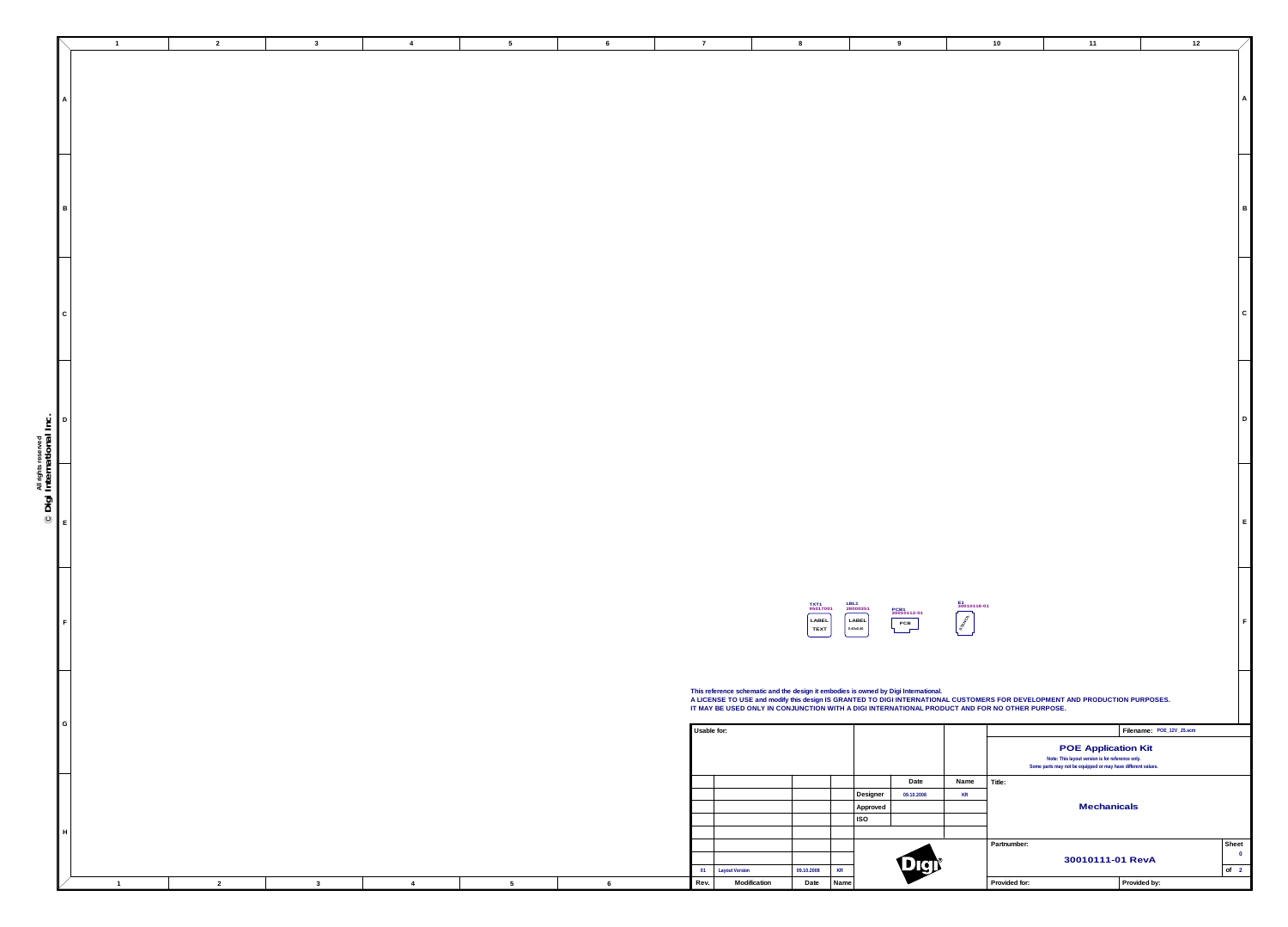|                                    |   |    |            |             |                                                                                                      |             |                       |                              |                                                                                                                                                                                                                    |               |               |                                                                                                                  |                            | 12                      |
|------------------------------------|---|----|------------|-------------|------------------------------------------------------------------------------------------------------|-------------|-----------------------|------------------------------|--------------------------------------------------------------------------------------------------------------------------------------------------------------------------------------------------------------------|---------------|---------------|------------------------------------------------------------------------------------------------------------------|----------------------------|-------------------------|
|                                    |   |    |            |             |                                                                                                      |             |                       |                              |                                                                                                                                                                                                                    |               |               |                                                                                                                  |                            |                         |
|                                    |   |    |            |             |                                                                                                      |             |                       |                              |                                                                                                                                                                                                                    |               |               |                                                                                                                  |                            |                         |
|                                    |   |    |            |             |                                                                                                      |             |                       |                              |                                                                                                                                                                                                                    |               |               |                                                                                                                  |                            |                         |
|                                    |   |    |            |             |                                                                                                      |             |                       |                              |                                                                                                                                                                                                                    |               |               |                                                                                                                  |                            |                         |
|                                    |   |    |            |             | IEEE802.3af - Power-over-Ethernet Module                                                             |             |                       |                              |                                                                                                                                                                                                                    |               |               |                                                                                                                  |                            |                         |
|                                    |   |    |            |             |                                                                                                      |             |                       |                              |                                                                                                                                                                                                                    |               |               |                                                                                                                  |                            |                         |
|                                    |   |    |            |             |                                                                                                      |             |                       |                              |                                                                                                                                                                                                                    |               |               |                                                                                                                  |                            |                         |
|                                    |   |    |            |             |                                                                                                      |             |                       |                              |                                                                                                                                                                                                                    |               |               |                                                                                                                  |                            |                         |
|                                    |   |    |            |             |                                                                                                      |             |                       |                              |                                                                                                                                                                                                                    |               |               |                                                                                                                  |                            |                         |
|                                    |   |    |            |             |                                                                                                      |             |                       |                              |                                                                                                                                                                                                                    |               |               |                                                                                                                  |                            |                         |
|                                    |   |    |            |             |                                                                                                      |             |                       |                              |                                                                                                                                                                                                                    |               |               |                                                                                                                  |                            |                         |
|                                    |   |    |            |             |                                                                                                      |             |                       |                              |                                                                                                                                                                                                                    |               |               |                                                                                                                  |                            |                         |
|                                    |   |    |            |             |                                                                                                      |             |                       |                              |                                                                                                                                                                                                                    |               |               |                                                                                                                  |                            |                         |
|                                    |   |    |            |             |                                                                                                      |             |                       |                              |                                                                                                                                                                                                                    |               |               |                                                                                                                  |                            |                         |
|                                    |   |    |            |             |                                                                                                      |             |                       |                              |                                                                                                                                                                                                                    |               |               |                                                                                                                  |                            |                         |
|                                    |   |    |            |             |                                                                                                      |             |                       |                              |                                                                                                                                                                                                                    |               |               |                                                                                                                  |                            |                         |
|                                    |   |    |            | IEEE802.3af | PoE circuitry<br>based on LM5070 - Integrated Power Over Ethernet PD Interface and PWM<br>Controller |             |                       |                              | $+12V$                                                                                                                                                                                                             |               |               |                                                                                                                  |                            | D                       |
|                                    |   |    |            |             |                                                                                                      |             |                       |                              |                                                                                                                                                                                                                    |               |               |                                                                                                                  |                            |                         |
|                                    |   |    |            |             |                                                                                                      |             |                       |                              |                                                                                                                                                                                                                    |               |               |                                                                                                                  |                            |                         |
| $\bigcirc$ Digi International Inc. |   |    |            |             |                                                                                                      |             |                       |                              |                                                                                                                                                                                                                    |               |               |                                                                                                                  |                            |                         |
|                                    |   |    |            |             |                                                                                                      |             |                       |                              |                                                                                                                                                                                                                    |               |               |                                                                                                                  |                            |                         |
|                                    |   |    | P1 0 0 0 0 |             |                                                                                                      |             |                       |                              | $P2$<br><br><br><br><br><br><br><br><br><br><br><br><br><br><br><br><br><br><br><br><br><br><br><br><br><br><br><br><br><br><br><br>                                                                               |               |               |                                                                                                                  |                            | E                       |
|                                    |   |    |            |             |                                                                                                      |             |                       |                              |                                                                                                                                                                                                                    |               |               |                                                                                                                  |                            |                         |
|                                    |   |    |            |             |                                                                                                      |             |                       |                              |                                                                                                                                                                                                                    |               |               |                                                                                                                  |                            |                         |
|                                    |   |    |            |             |                                                                                                      |             |                       |                              |                                                                                                                                                                                                                    |               |               |                                                                                                                  |                            |                         |
|                                    |   |    |            |             |                                                                                                      |             |                       |                              |                                                                                                                                                                                                                    |               |               |                                                                                                                  |                            |                         |
|                                    |   |    |            |             |                                                                                                      |             |                       |                              |                                                                                                                                                                                                                    |               |               |                                                                                                                  |                            |                         |
|                                    |   |    |            |             |                                                                                                      |             |                       |                              |                                                                                                                                                                                                                    |               |               |                                                                                                                  |                            |                         |
|                                    |   |    |            |             |                                                                                                      |             |                       |                              |                                                                                                                                                                                                                    |               |               |                                                                                                                  |                            |                         |
|                                    |   |    |            |             |                                                                                                      |             |                       |                              | This reference schematic and the design it embodies is owned by Digi International.<br>A LICENSE TO USE and modify this design IS GRANTED TO DIGI INTERNATIONAL CUSTOMERS FOR DEVELOPMENT AND PRODUCTION PURPOSES. |               |               |                                                                                                                  |                            |                         |
|                                    | G |    |            |             |                                                                                                      |             |                       |                              | IT MAY BE USED ONLY IN CONJUNCTION WITH A DIGI INTERNATIONAL PRODUCT AND FOR NO OTHER PURPOSE.                                                                                                                     |               |               |                                                                                                                  |                            |                         |
|                                    |   |    |            |             |                                                                                                      | Usable for: |                       |                              |                                                                                                                                                                                                                    |               |               |                                                                                                                  | Filename: POE_12V_JS.scm   |                         |
|                                    |   |    |            |             |                                                                                                      |             |                       |                              |                                                                                                                                                                                                                    |               |               | Note: This layout version is for reference only.<br>Some parts may not be equipped or may have different values. | <b>POE Application Kit</b> |                         |
|                                    |   |    |            |             |                                                                                                      |             |                       |                              | Date                                                                                                                                                                                                               | Name   Title: |               |                                                                                                                  |                            |                         |
|                                    |   |    |            |             |                                                                                                      |             |                       |                              | $\vert$ Designer<br>09.10.2008<br>Approved                                                                                                                                                                         | <b>KR</b>     |               |                                                                                                                  | <b>Block Diagram</b>       |                         |
|                                    |   |    |            |             |                                                                                                      |             |                       |                              | $ $ ISO                                                                                                                                                                                                            |               |               |                                                                                                                  |                            |                         |
|                                    |   |    |            |             |                                                                                                      |             |                       |                              |                                                                                                                                                                                                                    |               | Partnumber:   |                                                                                                                  |                            | Sheet<br>$\overline{1}$ |
|                                    |   |    |            |             |                                                                                                      | 01          | <b>Layout Version</b> | KR<br>09.10.2008             | DICI                                                                                                                                                                                                               |               |               |                                                                                                                  | 30010111-01 RevA           | of 2                    |
|                                    |   | ົາ |            |             |                                                                                                      | Rev.        | Modification          | Date<br>$\vert$ Name $\vert$ |                                                                                                                                                                                                                    |               | Provided for: |                                                                                                                  | Provided by:               |                         |

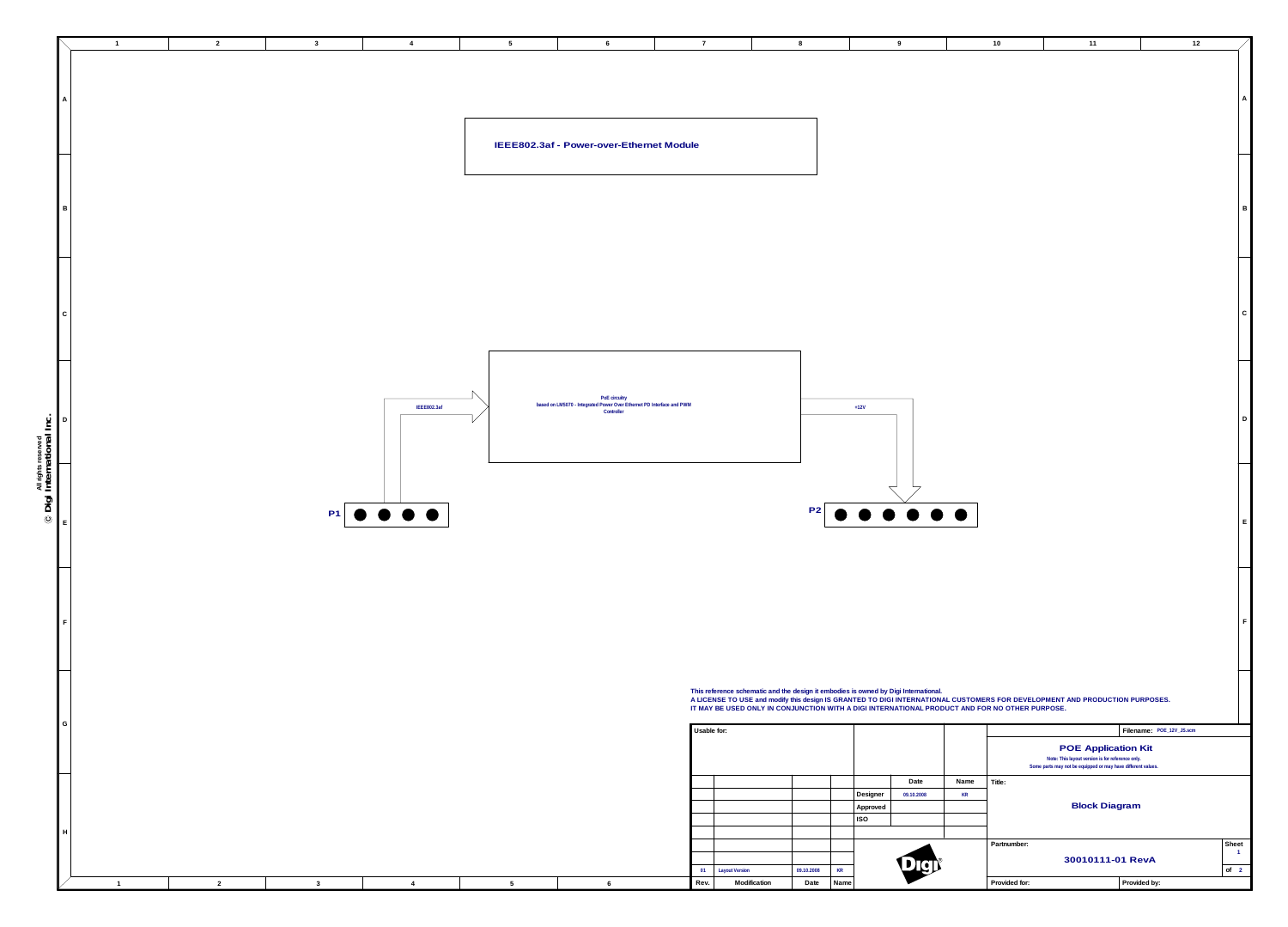**All rights reserved**



| Usable for: |                       |            |           |            |            |           |       |
|-------------|-----------------------|------------|-----------|------------|------------|-----------|-------|
|             |                       |            |           |            |            |           |       |
|             |                       |            |           |            |            |           |       |
|             |                       |            |           |            |            |           |       |
|             |                       |            |           |            | Date       | Name      | Title |
|             |                       |            |           | Designer   | 09.10.2008 | <b>KR</b> |       |
|             |                       |            |           | Approved   |            |           |       |
|             |                       |            |           | <b>ISO</b> |            |           |       |
|             |                       |            |           |            |            |           |       |
|             |                       |            |           |            |            |           | Part  |
|             |                       |            |           |            |            |           |       |
| 01          | <b>Layout Version</b> | 09.10.2008 | <b>KR</b> |            | DER        |           |       |
| Rev.        | Modification          | Date       | Name      |            |            |           | Pro   |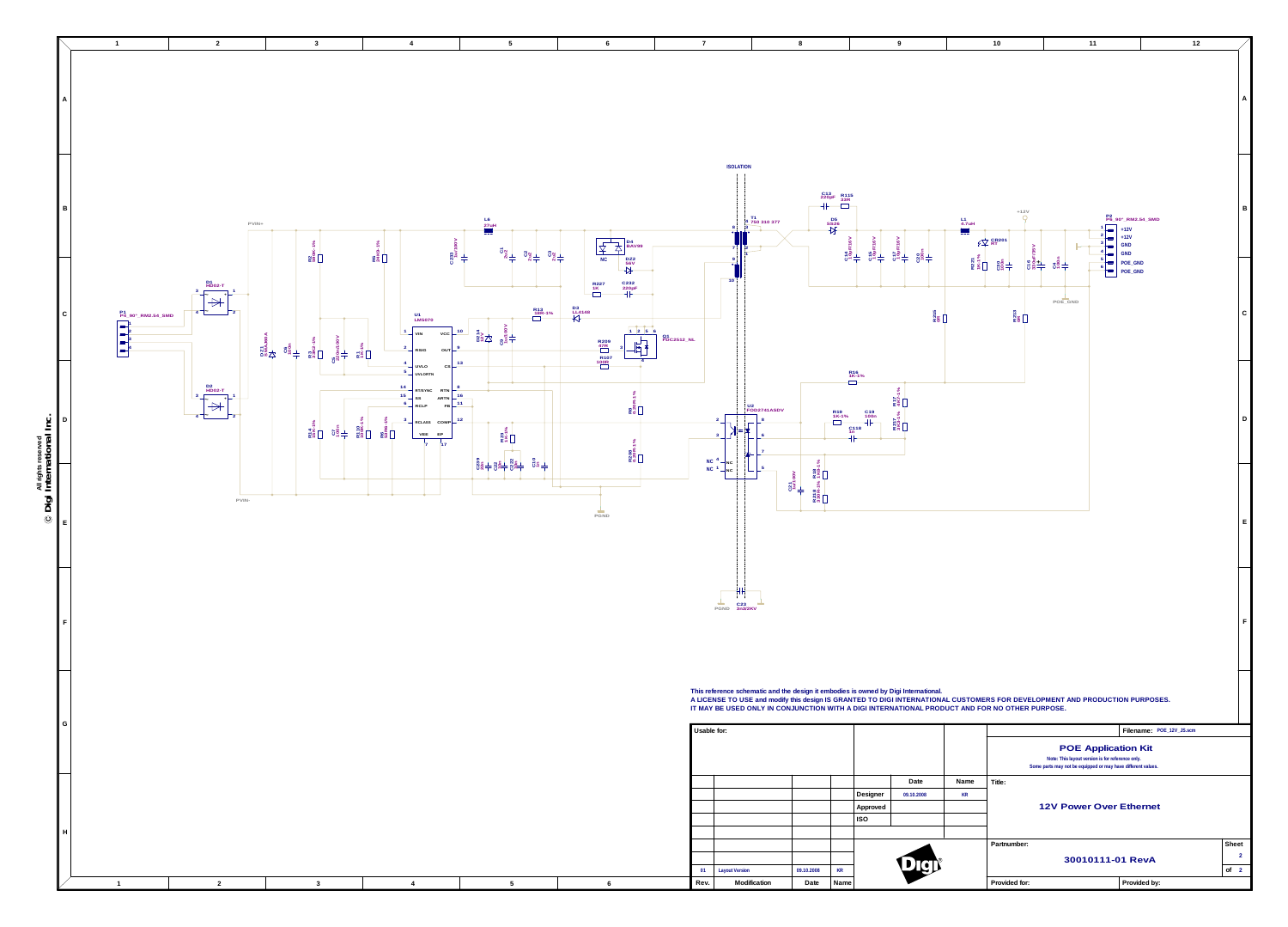**Usable for:**

|                 |  | $\overline{2}$ |                | $\mathbf{3}$ | $\overline{4}$ | $5\overline{)}$ | 6               |
|-----------------|--|----------------|----------------|--------------|----------------|-----------------|-----------------|
| $\mathsf{A}$    |  |                |                |              |                |                 |                 |
| $\, {\bf B} \,$ |  |                |                |              |                |                 |                 |
| ${\bf C}$       |  |                |                |              |                |                 |                 |
| $\mathsf D$     |  |                |                |              |                |                 |                 |
| $\mathsf E$     |  |                |                |              |                |                 |                 |
| $\mathsf F$     |  |                |                |              |                |                 |                 |
| ${\mathsf G}$   |  |                |                |              |                |                 |                 |
| H               |  |                |                |              |                |                 | 6               |
|                 |  |                | $\overline{2}$ |              | $\mathbf{3}$   | $\overline{4}$  | $5\phantom{.0}$ |

|                 |   |      |                       |            |           |            | Date       | Name      | Title: |
|-----------------|---|------|-----------------------|------------|-----------|------------|------------|-----------|--------|
|                 |   |      |                       |            |           | Designer   | 09.10.2008 | <b>KR</b> |        |
|                 |   |      |                       |            |           | Approved   |            |           | Ve     |
|                 |   |      |                       |            |           | <b>ISO</b> |            |           |        |
|                 |   |      |                       |            |           |            |            |           |        |
|                 |   |      |                       |            |           |            |            |           | Partr  |
|                 |   |      |                       |            |           |            |            |           |        |
|                 |   | 01   | <b>Layout Version</b> | 09.10.2008 | <b>KR</b> |            | DEI        |           |        |
| $5\phantom{.0}$ | 6 | Rev. | Modification          | Date       | Name      |            |            |           | Prov   |
|                 |   |      |                       |            |           |            |            |           |        |

| $10$               | $11$                                                                           | 12                       |                             |
|--------------------|--------------------------------------------------------------------------------|--------------------------|-----------------------------|
|                    |                                                                                |                          |                             |
|                    |                                                                                |                          |                             |
|                    |                                                                                |                          |                             |
|                    |                                                                                |                          | $\mathsf A$                 |
|                    |                                                                                |                          |                             |
|                    |                                                                                |                          |                             |
|                    |                                                                                |                          |                             |
|                    |                                                                                |                          |                             |
|                    |                                                                                |                          |                             |
|                    |                                                                                |                          |                             |
|                    |                                                                                |                          |                             |
|                    |                                                                                |                          | $\mathsf B$                 |
|                    |                                                                                |                          |                             |
|                    |                                                                                |                          |                             |
|                    |                                                                                |                          |                             |
|                    |                                                                                |                          |                             |
|                    |                                                                                |                          |                             |
|                    |                                                                                |                          |                             |
|                    |                                                                                |                          |                             |
|                    |                                                                                |                          | $\mathsf C$                 |
|                    |                                                                                |                          |                             |
|                    |                                                                                |                          |                             |
|                    |                                                                                |                          |                             |
|                    |                                                                                |                          |                             |
|                    |                                                                                |                          |                             |
|                    |                                                                                |                          |                             |
|                    |                                                                                |                          | D                           |
|                    |                                                                                |                          |                             |
|                    |                                                                                |                          |                             |
|                    |                                                                                |                          |                             |
|                    |                                                                                |                          |                             |
|                    |                                                                                |                          |                             |
|                    |                                                                                |                          |                             |
|                    |                                                                                |                          |                             |
|                    |                                                                                |                          | $\mathsf E$                 |
|                    |                                                                                |                          |                             |
|                    |                                                                                |                          |                             |
|                    |                                                                                |                          |                             |
|                    |                                                                                |                          |                             |
|                    |                                                                                |                          |                             |
|                    |                                                                                |                          |                             |
|                    |                                                                                |                          | $\mathsf F$                 |
|                    |                                                                                |                          |                             |
|                    |                                                                                |                          |                             |
|                    |                                                                                |                          |                             |
|                    |                                                                                |                          |                             |
| NO OTHER PURPOSE.  | S FOR DEVELOPMENT AND PRODUCTION PURPOSES.                                     |                          |                             |
|                    |                                                                                | Filename: POE_12V_JS.scm |                             |
|                    |                                                                                |                          |                             |
|                    | <b>POE Application Kit</b><br>Note: This layout version is for reference only. |                          |                             |
|                    | Some parts may not be equipped or may have different values.                   |                          |                             |
| <b>Title:</b>      |                                                                                |                          |                             |
|                    |                                                                                |                          |                             |
| Versionsgeschichte |                                                                                |                          |                             |
|                    |                                                                                |                          |                             |
| Partnumber:        |                                                                                |                          | Sheet                       |
|                    |                                                                                |                          | $X+1$                       |
|                    | 30010111-01 RevA                                                               |                          | $\circ$ f<br>$\overline{2}$ |
| Provided for:      |                                                                                | Provided by:             |                             |
|                    |                                                                                |                          |                             |

**- Copy from the original design in Mentor + parts adaptations.**

## **02.02.2008, POE\_12V\_JS\_0**

**19.09.2008, POE\_12V\_JS\_1 - New Layout**

**- final part values for stable regulation 07.11.2008, POE\_12V\_JS\_1**

**This reference schematic and the design it embodies is owned by Digi International. A LICENSE TO USE and modify this design IS GRANTED TO DIGI INTERNATIONAL CUSTOMERS FOR DEVELOPMENT AND PRODUCTION PURPOSES. IT MAY BE USED ONLY IN CONJUNCTION WITH A DIGI INTERNATIONAL PRODUCT AND FOR NO OTHER PURPOSE.**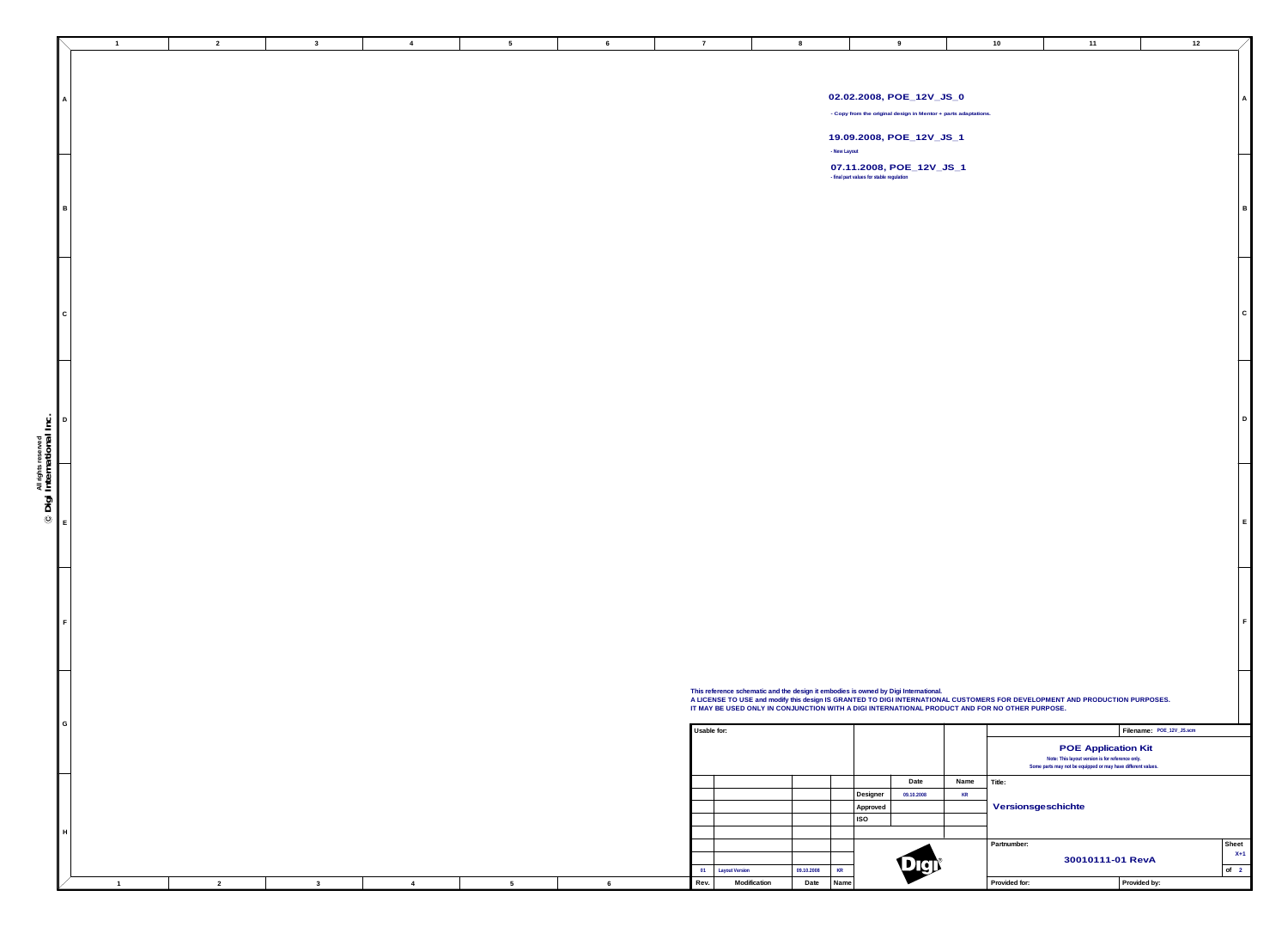